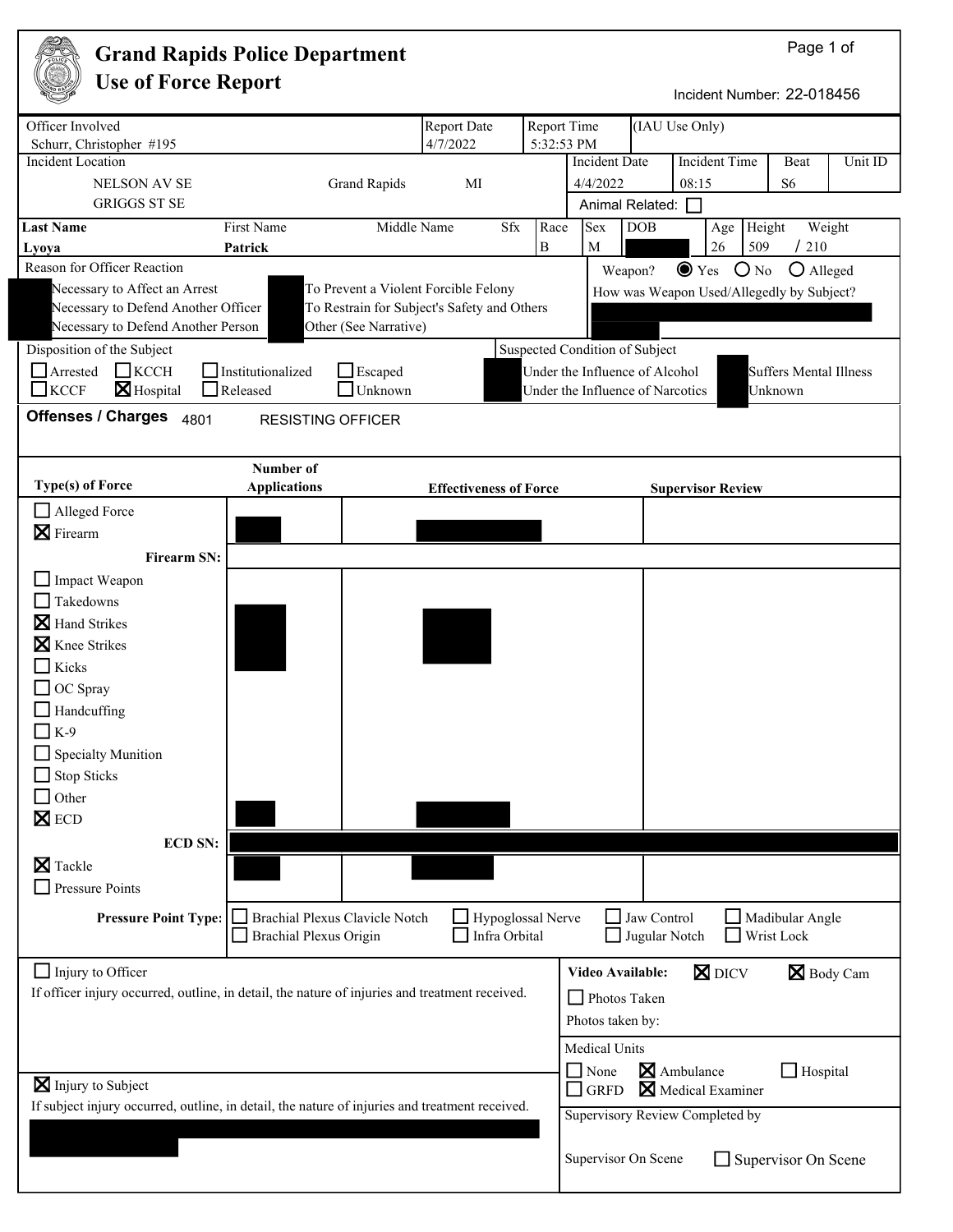| <b>Grand Rapids Police Department</b><br><b>Use of Force Report</b> |                   | Page 2 of                                                                                                                                                                                                                                                                                                                                                        |  |  |  |  |  |
|---------------------------------------------------------------------|-------------------|------------------------------------------------------------------------------------------------------------------------------------------------------------------------------------------------------------------------------------------------------------------------------------------------------------------------------------------------------------------|--|--|--|--|--|
|                                                                     |                   | Incident Number: 22-018456                                                                                                                                                                                                                                                                                                                                       |  |  |  |  |  |
| Date/Time IAU Notified<br>IAU Notified                              | IAU Notified by   | <b>Related Incident Numbers</b>                                                                                                                                                                                                                                                                                                                                  |  |  |  |  |  |
| Date/Time Chief Notified<br>$\Box$ Chief Notified                   | Chief Notified by |                                                                                                                                                                                                                                                                                                                                                                  |  |  |  |  |  |
| <b>Control Point Target Areas</b>                                   |                   |                                                                                                                                                                                                                                                                                                                                                                  |  |  |  |  |  |
|                                                                     |                   | Application Area<br>Primary Target Area<br><b>Effects of O.C</b><br>$\Box$ Tears $\Box$ No Effect<br>Eyes: $\Box$ Closure<br>$\Box$ Irritation<br>$\Box$ No Effect<br>Discharge<br>Nose:<br>Redness<br>$\Box$ Burning<br>$\Box$ No Effect<br>Skin:<br><b>Chest:</b> $\Box$ Coughing<br>Labored Breathing<br>Approximate Distance from Subject:<br>(feet / yards) |  |  |  |  |  |
| <b>Factors Present But Not Limited To</b>                           |                   |                                                                                                                                                                                                                                                                                                                                                                  |  |  |  |  |  |
| Multiple Subjects Present                                           |                   | Subject Agitated / Hostile                                                                                                                                                                                                                                                                                                                                       |  |  |  |  |  |
| Officer Fatigue / Injury                                            |                   | Subject Verbally Threatening                                                                                                                                                                                                                                                                                                                                     |  |  |  |  |  |
| Subject Access to Weapons<br>Subject Fighting Stance / Combative    |                   | Exceptional Abilities or Skills of Subject / Offender<br>Incident Related to Violent Offense                                                                                                                                                                                                                                                                     |  |  |  |  |  |
| <b>Officer's Narrative</b>                                          |                   |                                                                                                                                                                                                                                                                                                                                                                  |  |  |  |  |  |
|                                                                     |                   |                                                                                                                                                                                                                                                                                                                                                                  |  |  |  |  |  |
|                                                                     |                   |                                                                                                                                                                                                                                                                                                                                                                  |  |  |  |  |  |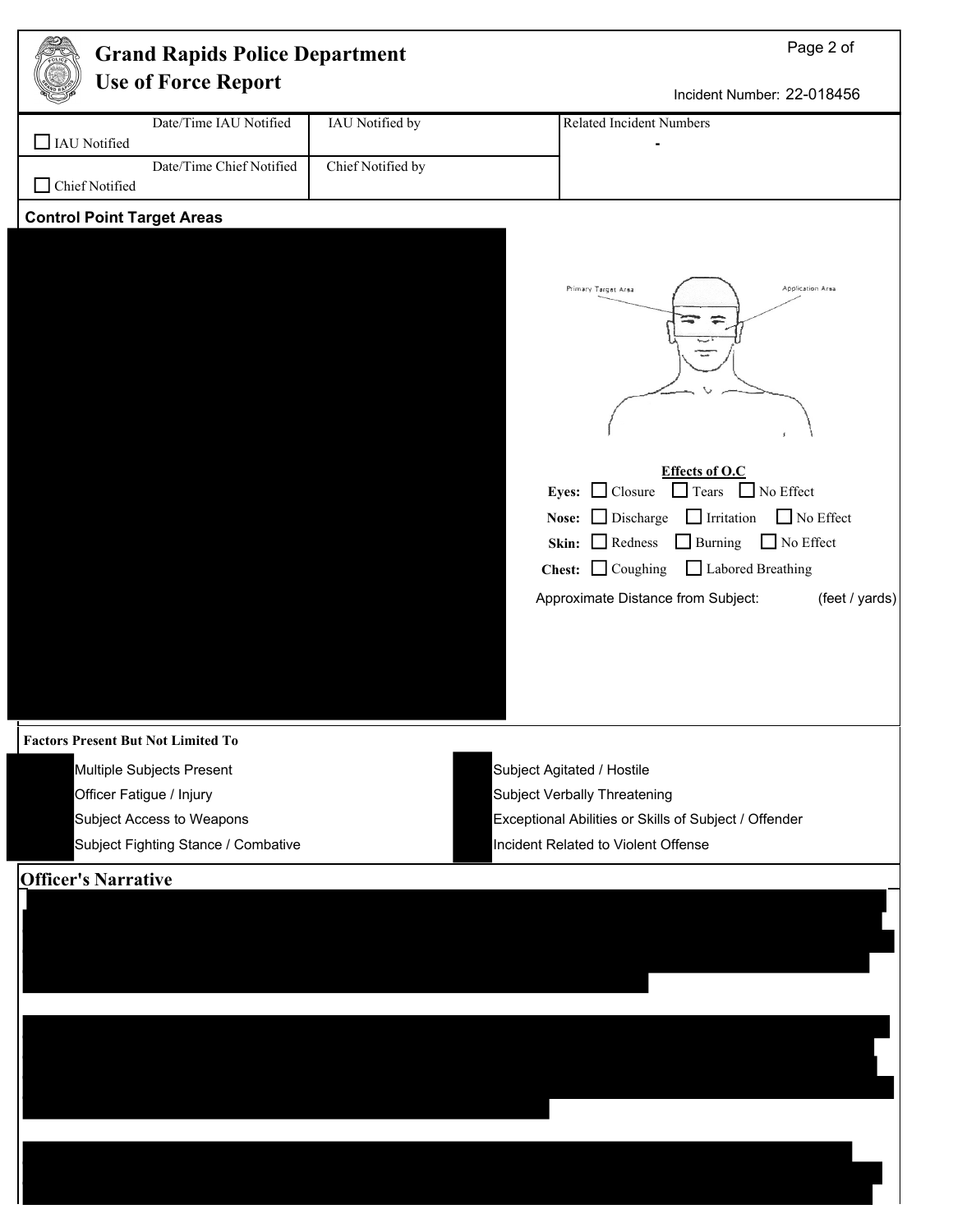| <b>Grand Rapids Police Department</b> | Page 3 of                  |
|---------------------------------------|----------------------------|
| <b>Use of Force Report</b>            | Incident Number: 22-018456 |
|                                       |                            |
|                                       |                            |
|                                       |                            |
|                                       |                            |
|                                       |                            |
|                                       |                            |
|                                       |                            |
|                                       |                            |
|                                       |                            |
|                                       |                            |
|                                       |                            |
|                                       |                            |
|                                       |                            |
|                                       |                            |
|                                       |                            |
|                                       |                            |
|                                       |                            |
|                                       |                            |
|                                       |                            |
|                                       |                            |
|                                       |                            |
|                                       |                            |
|                                       |                            |
|                                       |                            |
|                                       |                            |
|                                       |                            |
|                                       |                            |
|                                       |                            |